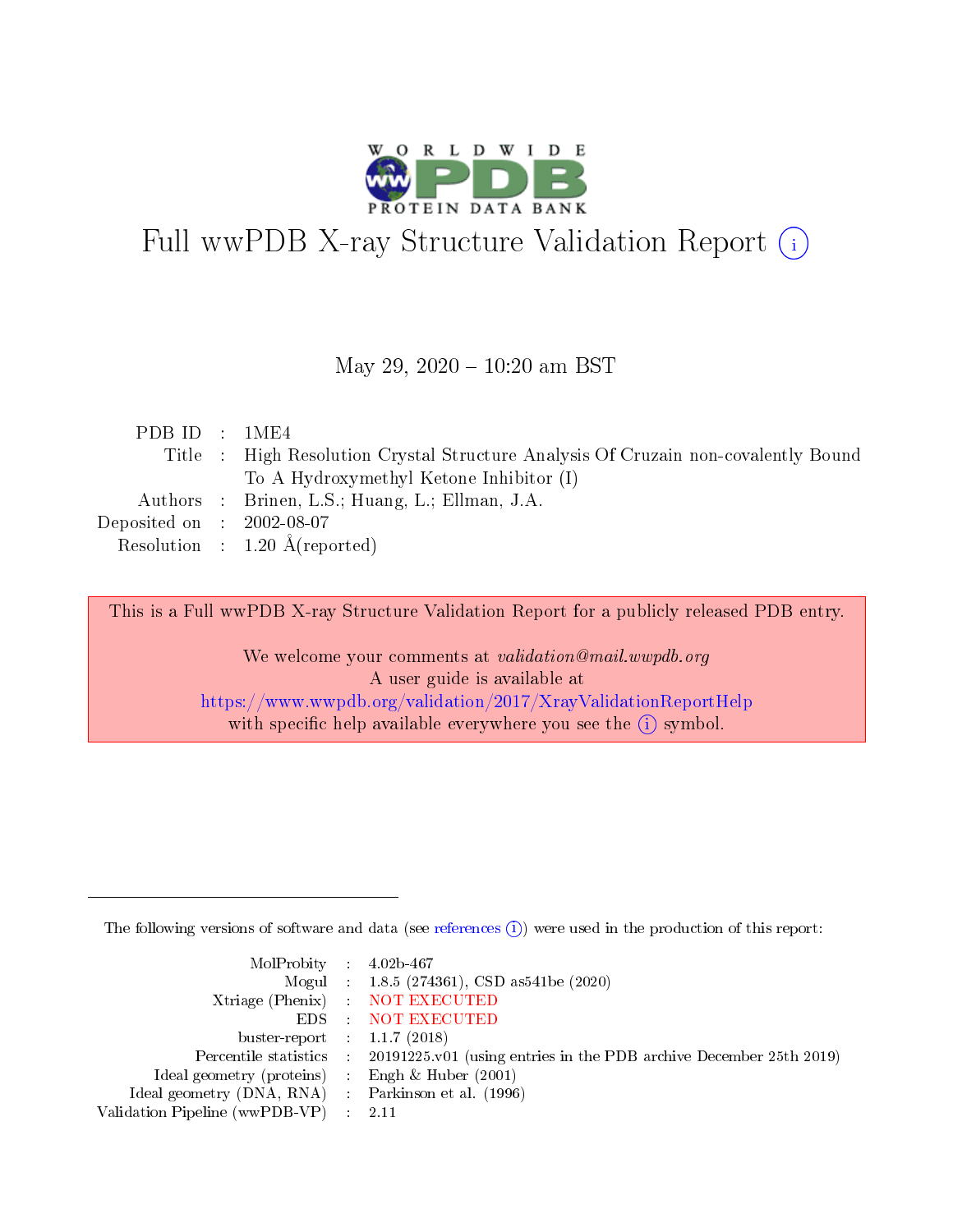## 1 [O](https://www.wwpdb.org/validation/2017/XrayValidationReportHelp#overall_quality)verall quality at a glance  $(i)$

The following experimental techniques were used to determine the structure: X-RAY DIFFRACTION

The reported resolution of this entry is 1.20 Å.

Percentile scores (ranging between 0-100) for global validation metrics of the entry are shown in the following graphic. The table shows the number of entries on which the scores are based.

| Metric     |                                                               | <b>Percentile Ranks</b><br>Value                   |  |  |
|------------|---------------------------------------------------------------|----------------------------------------------------|--|--|
| Clashscore |                                                               | 5                                                  |  |  |
|            | Worse                                                         | Better                                             |  |  |
|            | Percentile relative to all X-ray structures                   |                                                    |  |  |
|            | Percentile relative to X-ray structures of similar resolution |                                                    |  |  |
| Metric     | Whole archive                                                 | Similar resolution                                 |  |  |
|            | #Entries)                                                     | $\hat{A} \neq$ Entries, resolution range $(\AA)$ ) |  |  |

Clashscore 141614 1286 (1.22-1.18)

The table below summarises the geometric issues observed across the polymeric chains and their fit to the electron density. The red, orange, yellow and green segments on the lower bar indicate the fraction of residues that contain outliers for  $\geq =3$ , 2, 1 and 0 types of geometric quality criteria respectively. A grey segment represents the fraction of residues that are not modelled. The numeric value for each fraction is indicated below the corresponding segment, with a dot representing fractions  $\leq=5\%$ 

Note EDS was not executed.

| Mol | $\cap$ hain | Length | Quality of chain |    |
|-----|-------------|--------|------------------|----|
|     |             | ว1 ¤   | 93%              | 7% |

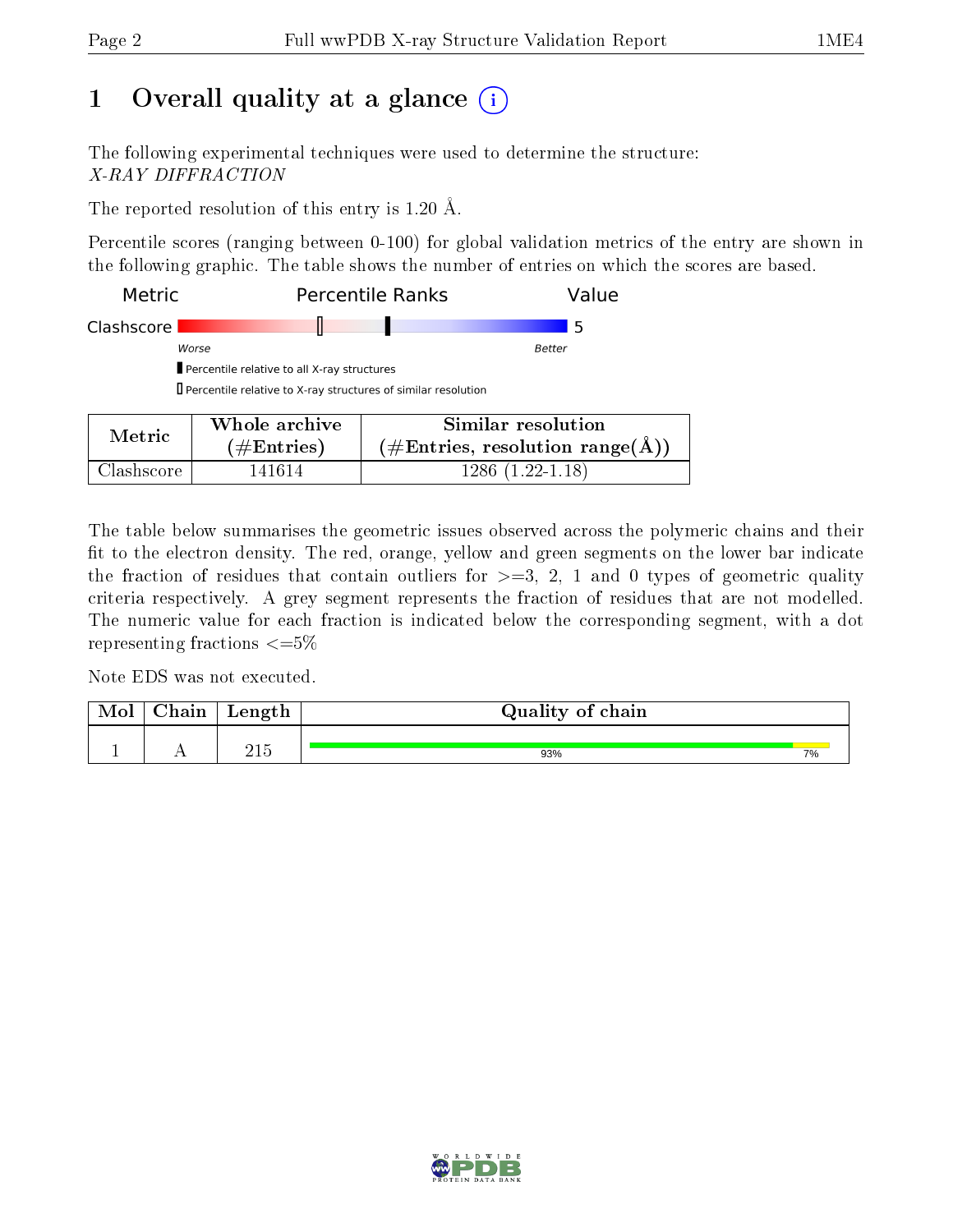# 2 Entry composition (i)

There are 3 unique types of molecules in this entry. The entry contains 2135 atoms, of which 0 are hydrogens and 0 are deuteriums.

In the tables below, the ZeroOcc column contains the number of atoms modelled with zero occupancy, the AltConf column contains the number of residues with at least one atom in alternate conformation and the Trace column contains the number of residues modelled with at most 2 atoms.

• Molecule 1 is a protein called CRUZIPAIN.

| Mol | Chain | Residues | $\rm{Atoms}$            |      |     |       | $\mid$ ZeroOcc $\mid$ AltConf $\mid$ Trace |  |  |
|-----|-------|----------|-------------------------|------|-----|-------|--------------------------------------------|--|--|
|     |       | 215      | $_{\rm{Total}}$<br>1617 | 1008 | 266 | - 331 | 19                                         |  |  |

 Molecule 2 is [1-(1-BENZYL-3-HYDROXY-2-OXO-PROPYLCARBAMOYL)-2-PHE NYL-ETHYL]-CARBAMIC ACID BENZYL ESTER (three-letter code: T10) (formula:  $C_{27}H_{28}N_2O_5$ .



| Mol | Chain   Residues | Atoms     |  |          | ZeroOcc   AltConf |  |
|-----|------------------|-----------|--|----------|-------------------|--|
|     |                  | Total C N |  | $\Omega$ |                   |  |
|     |                  |           |  |          |                   |  |

• Molecule 3 is water.

|  | $Mol$   Chain   Residues | Atoms | $ZeroOcc$   AltConf |  |
|--|--------------------------|-------|---------------------|--|
|  | 484                      | Total |                     |  |

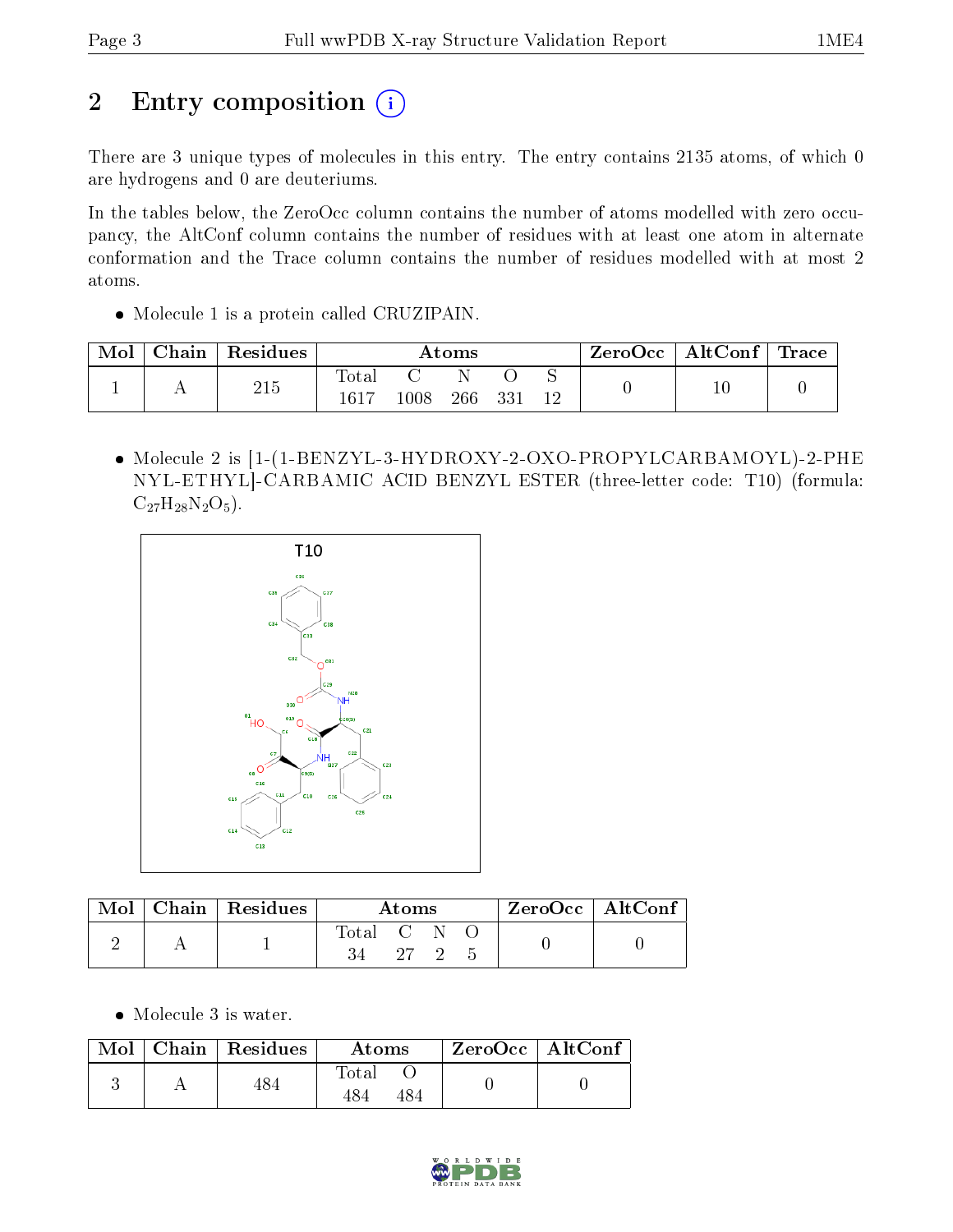## 3 Residue-property plots (i)

These plots are drawn for all protein, RNA and DNA chains in the entry. The first graphic for a chain summarises the proportions of the various outlier classes displayed in the second graphic. The second graphic shows the sequence view annotated by issues in geometry. Residues are colorcoded according to the number of geometric quality criteria for which they contain at least one outlier: green  $= 0$ , yellow  $= 1$ , orange  $= 2$  and red  $= 3$  or more. Stretches of 2 or more consecutive residues without any outlier are shown as a green connector. Residues present in the sample, but not in the model, are shown in grey.

Note EDS was not executed.

• Molecule 1: CRUZIPAIN



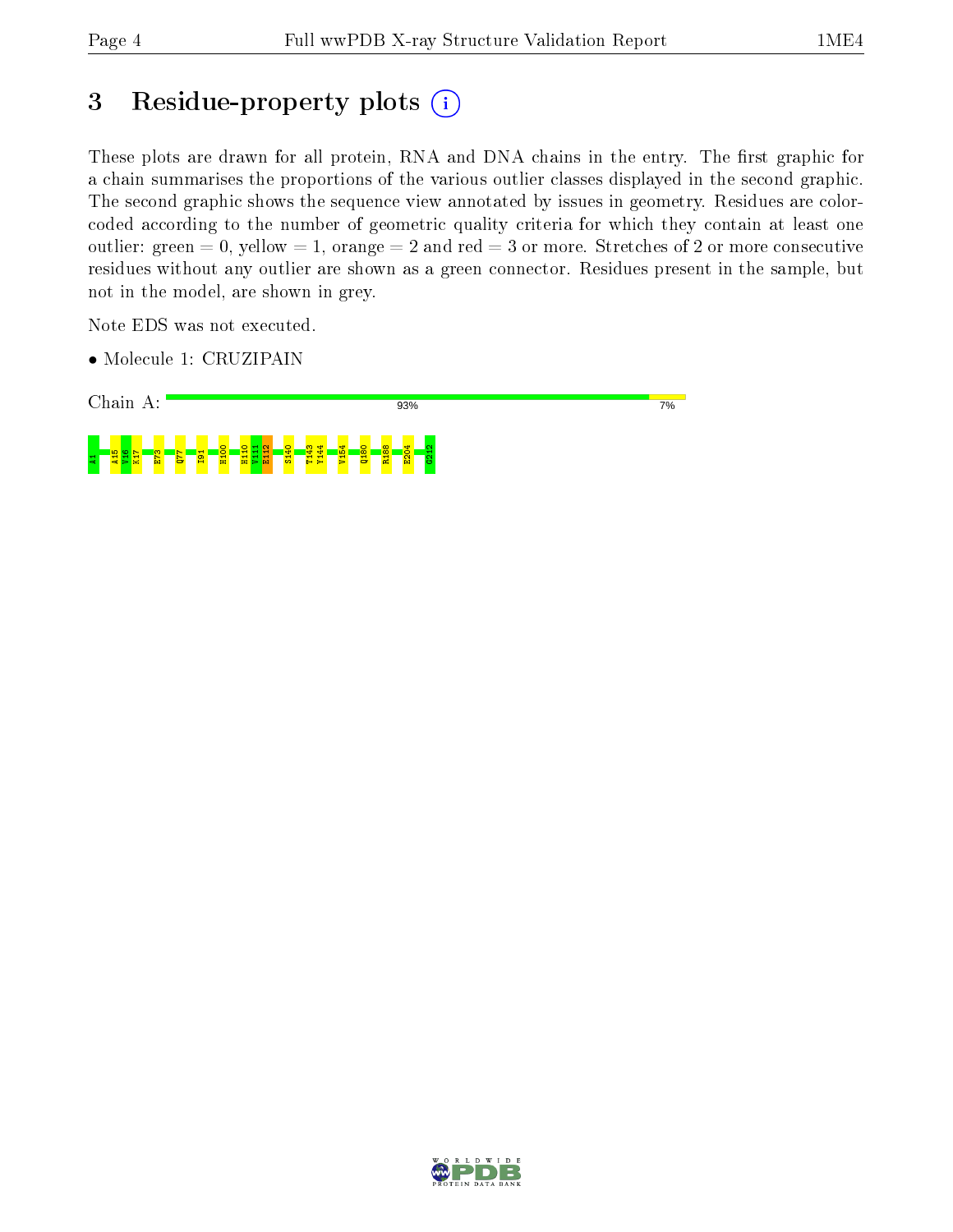## 4 Data and refinement statistics  $(i)$

Xtriage (Phenix) and EDS were not executed - this section is therefore incomplete.

| Property                               | Value                                            | Source    |  |
|----------------------------------------|--------------------------------------------------|-----------|--|
| Space group                            | P 1 21 1                                         | Depositor |  |
| Cell constants                         | 51.71Å<br>$46.04\text{\AA}$<br>$42.52\text{\AA}$ | Depositor |  |
| a, b, c, $\alpha$ , $\beta$ , $\gamma$ | $116.53^\circ$<br>$90.00^\circ$<br>$90.00^\circ$ |           |  |
| Resolution $(A)$                       | $-1.20$<br>30.00                                 | Depositor |  |
| % Data completeness                    | (Not available) $(30.00-1.20)$                   | Depositor |  |
| (in resolution range)                  |                                                  |           |  |
| $\mathrm{R}_{merge}$                   | 0.03                                             | Depositor |  |
| $\mathrm{R}_{sym}$                     | (Not available)                                  | Depositor |  |
| Refinement program                     | SHELXL-97                                        | Depositor |  |
| $R, R_{free}$                          | (Not available), (Not available)                 | Depositor |  |
| Estimated twinning fraction            | No twinning to report.                           | Xtriage   |  |
| Total number of atoms                  | 2135                                             | wwPDB-VP  |  |
| Average B, all atoms $(A^2)$           | 14.0                                             | wwPDB-VP  |  |

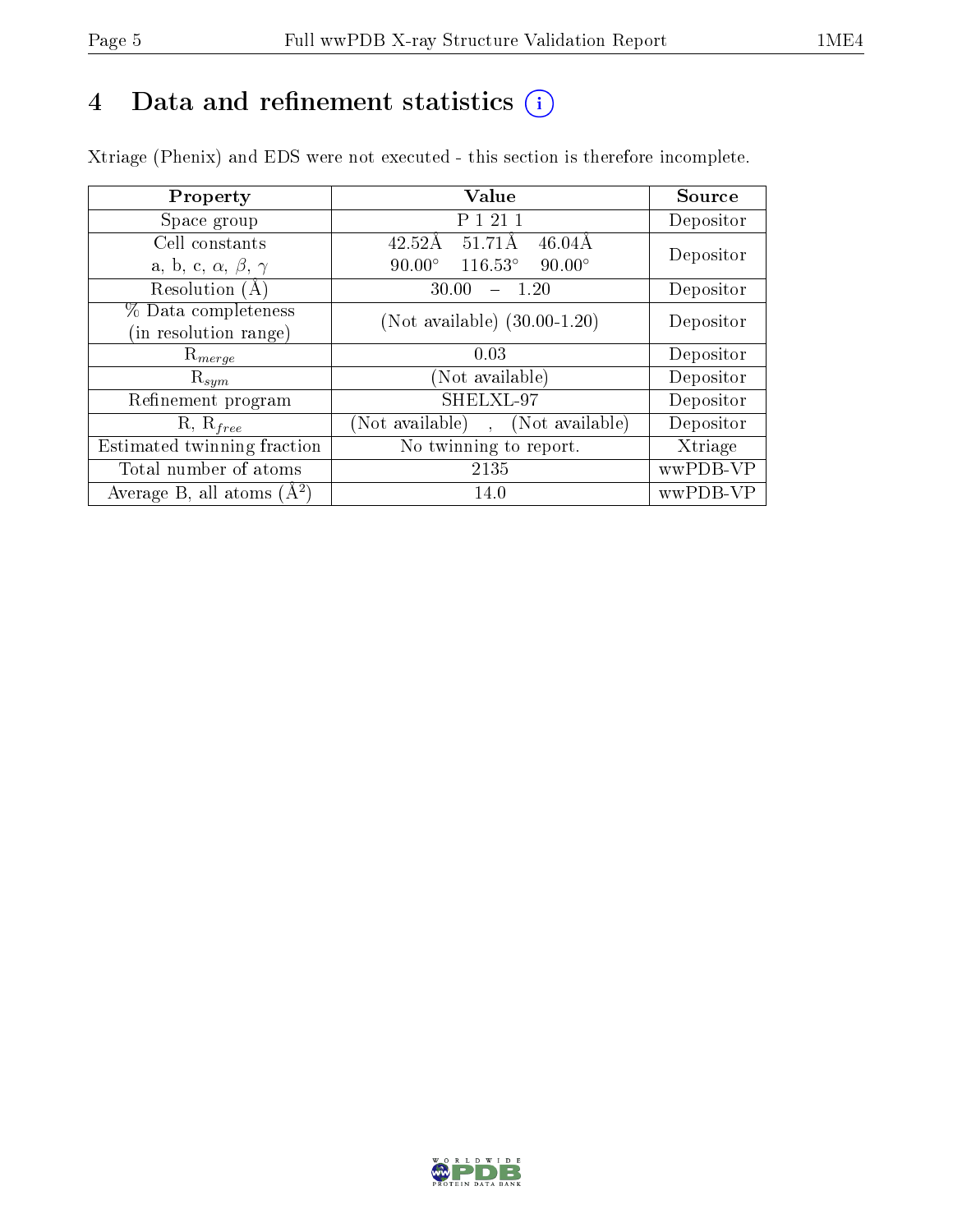# 5 Model quality  $(i)$

### 5.1 Standard geometry  $(i)$

Bond lengths and bond angles in the following residue types are not validated in this section: T10

The Z score for a bond length (or angle) is the number of standard deviations the observed value is removed from the expected value. A bond length (or angle) with  $|Z| > 5$  is considered an outlier worth inspection. RMSZ is the root-mean-square of all Z scores of the bond lengths (or angles).

| Mol | Chain | Bond lengths                   | Bond angles |                    |  |
|-----|-------|--------------------------------|-------------|--------------------|--|
|     |       | RMSZ $\mid \#Z \mid >5$   RMSZ |             | $\# Z  > 5$        |  |
|     |       | 0/1706                         | 1.10        | $4/2334$ $(0.2\%)$ |  |

There are no bond length outliers.

All (4) bond angle outliers are listed below:

| Mol | Chain | Res | Type | Atoms        |      | Observed $(°)$ | $Ideal(^o)$ |
|-----|-------|-----|------|--------------|------|----------------|-------------|
|     |       | 204 | GLU  | OE1-CD-OE2   | 6.72 | 131.37         | 123.30      |
|     |       | 100 | HIS. | C-N-CA       | 5.73 | 136.02         | 121.70      |
|     |       | 119 |      | $CB-CG-CD$   | 5.60 | 129.32         | 114.20      |
|     |       | 144 | TYR  | $CG-CD1-CE1$ | 5.38 | 125.61         | 121.30      |

There are no chirality outliers.

There are no planarity outliers.

### 5.2 Too-close contacts  $\overline{a}$

In the following table, the Non-H and H(model) columns list the number of non-hydrogen atoms and hydrogen atoms in the chain respectively. The H(added) column lists the number of hydrogen atoms added and optimized by MolProbity. The Clashes column lists the number of clashes within the asymmetric unit, whereas Symm-Clashes lists symmetry related clashes.

| Mol |      |      | Chain   Non-H   $H(model)$   $H(added)$   Clashes   Symm-Clashes |
|-----|------|------|------------------------------------------------------------------|
|     | 1617 | 1516 |                                                                  |
|     |      |      |                                                                  |
|     |      |      |                                                                  |
|     | 2135 | 1543 |                                                                  |

The all-atom clashscore is defined as the number of clashes found per 1000 atoms (including hydrogen atoms). The all-atom clashscore for this structure is 5.

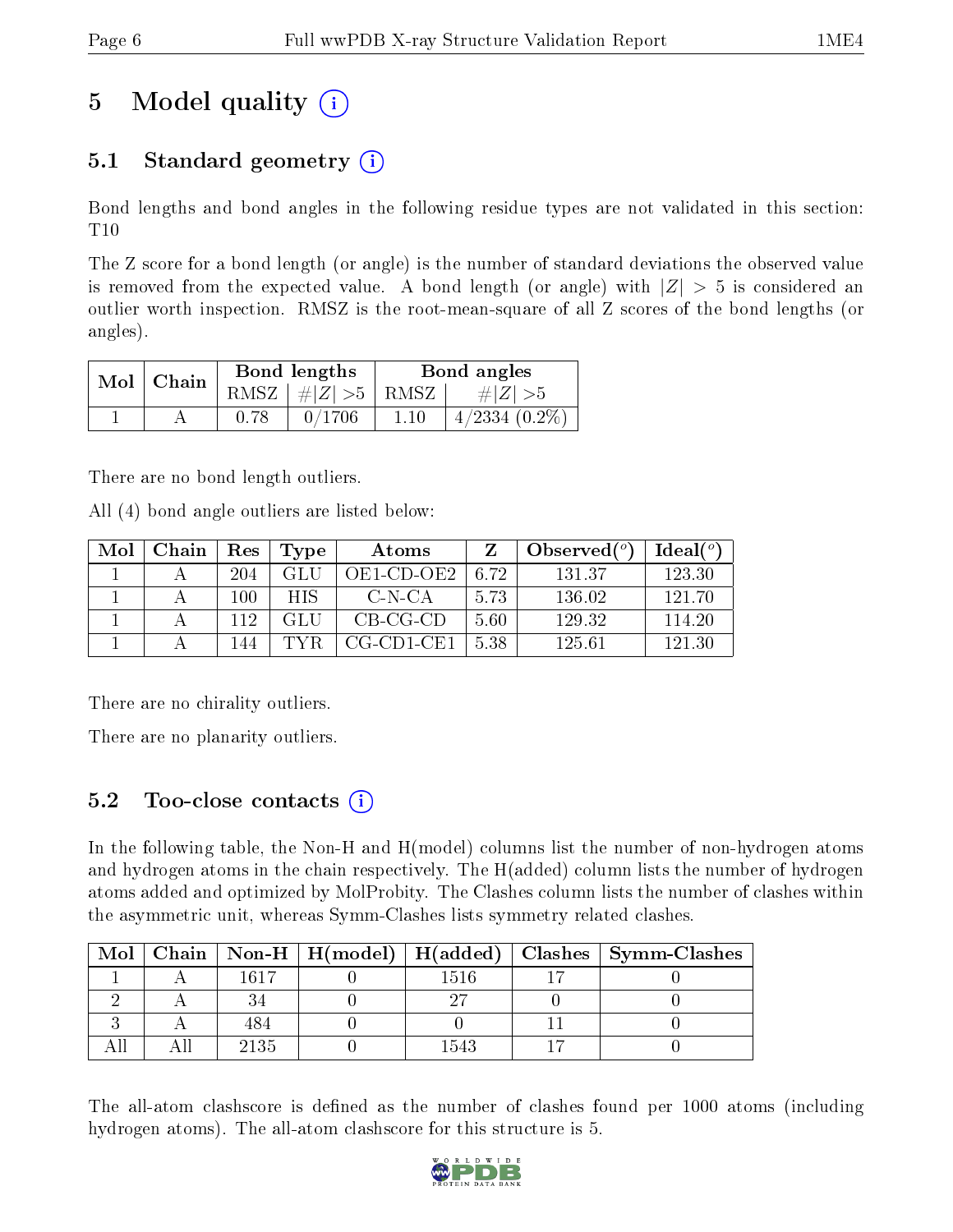| Atom-1              | Atom-2             | Interatomic    | Clash           |
|---------------------|--------------------|----------------|-----------------|
|                     |                    | distance $(A)$ | overlap $(\AA)$ |
| 1:A:143[B]:THR:HG23 | 3:A:1202:HOH:O     | 1.90           | 0.72            |
| 1:A:91:ILE:HB       | 3:A:1467:HOH:O     | 1.99           | 0.62            |
| 1:A:17:LYS:HG3      | 3: A:1483:HOH:O    | 2.01           | 0.60            |
| 1:A:15:ALA:HB3      | 3: A:1440:HOH:O    | 2.02           | 0.59            |
| 1:A:188:ARG:HG3     | 3:A:1367:HOH:O     | 2.06           | 0.54            |
| 1:A:17:LYS:HE2      | 3:A:1483:HOH:O     | 2.09           | 0.53            |
| 1: A:110:HIS:HE1    | 1: A:112: GLU:OE2  | 1.91           | 0.53            |
| 1: A: 17: LYS: NZ   | 3: A:1440:HOH:O    | 2.49           | 0.46            |
| 1:A:143[B]:THR:HG21 | 3: A:1480:HOH:O    | 2.15           | 0.45            |
| 1:A:73[A]:GLU:HG3   | 1:A:77:GLN:OE1     | 2.16           | 0.45            |
| 1:A:73[A]:GLU:HG3   | 1: A:77: GLN:CD    | 2.37           | 0.45            |
| 1:A:110:HIS:HD2     | 3:A:1017:HOH:O     | 1.99           | 0.45            |
| 1:A:91:ILE:HD13     | 3:A:1084:HOH:O     | 2.19           | 0.42            |
| 1: A: 180: GLN: HB3 | 3: A:1438:HOH:O    | 2.20           | 0.40            |
| 1:A:140[B]:SER:HG   | 1: A:154: VAL:HG23 | 1.86           | 0.40            |
| 1:A:73[A]:GLU:OE2   | 1: A:77: GLN:OE1   | 2.39           | 0.40            |

All (17) close contacts within the same asymmetric unit are listed below, sorted by their clash magnitude.

There are no symmetry-related clashes.

#### 5.3 Torsion angles (i)

#### 5.3.1 Protein backbone (i)

There are no protein backbone outliers to report in this entry.

#### 5.3.2 Protein sidechains (i)

There are no protein residues with a non-rotameric sidechain to report in this entry.

#### 5.3.3 RNA (1)

There are no RNA molecules in this entry.

#### 5.4 Non-standard residues in protein, DNA, RNA chains (i)

There are no non-standard protein/DNA/RNA residues in this entry.

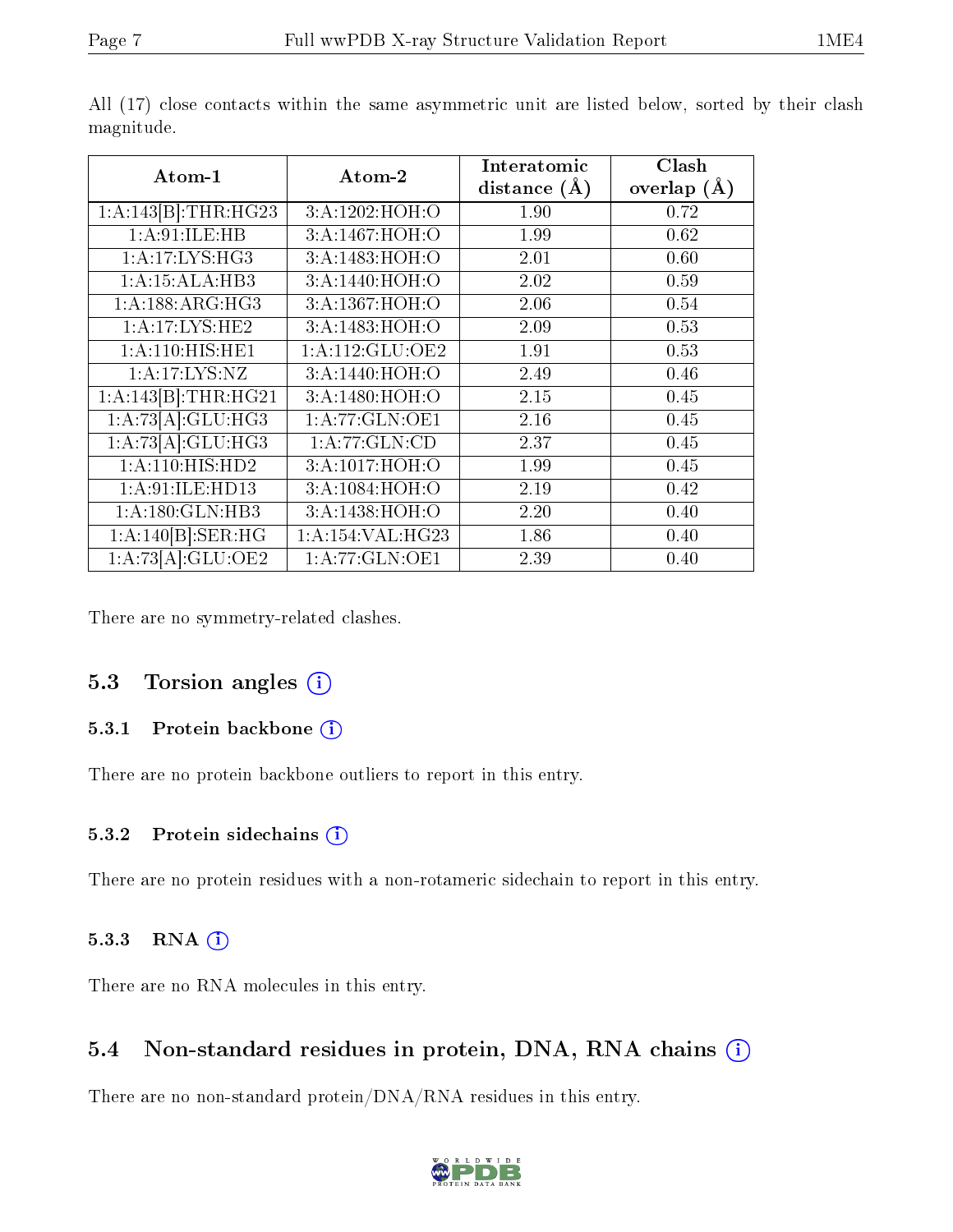#### 5.5 Carbohydrates (i)

There are no carbohydrates in this entry.

### 5.6 Ligand geometry  $(i)$

1 ligand is modelled in this entry.

In the following table, the Counts columns list the number of bonds (or angles) for which Mogul statistics could be retrieved, the number of bonds (or angles) that are observed in the model and the number of bonds (or angles) that are defined in the Chemical Component Dictionary. The Link column lists molecule types, if any, to which the group is linked. The Z score for a bond length (or angle) is the number of standard deviations the observed value is removed from the expected value. A bond length (or angle) with  $|Z| > 2$  is considered an outlier worth inspection. RMSZ is the root-mean-square of all Z scores of the bond lengths (or angles).

| Mol | Type | Chain | Res | Link | Bond lengths |      |         |          | Bond angles |           |  |
|-----|------|-------|-----|------|--------------|------|---------|----------|-------------|-----------|--|
|     |      |       |     |      | Counts       | RMSZ | $\# Z $ | Counts   | ' RMSZ      | $\# Z $   |  |
|     | T10  |       | 300 |      | 36,36,36     | 1.10 | $(2\%)$ | 43,46,46 | 1.67        | (10 (23%) |  |

In the following table, the Chirals column lists the number of chiral outliers, the number of chiral centers analysed, the number of these observed in the model and the number defined in the Chemical Component Dictionary. Similar counts are reported in the Torsion and Rings columns. '-' means no outliers of that kind were identified.

|  |     | Mol   Type   Chain   Res   Link   Chirals | Torsions                                | $\mathbf{Rings}$ |
|--|-----|-------------------------------------------|-----------------------------------------|------------------|
|  | 300 |                                           | $\mid$ 2/30/31/31 $\mid$ 0/3/3/3 $\mid$ |                  |

All (1) bond length outliers are listed below:

|  |  |                             | Mol   Chain   Res   Type   Atoms   Z   Observed(Å)   Ideal(Å) |  |
|--|--|-----------------------------|---------------------------------------------------------------|--|
|  |  | $300$   T10   C9-N17   2.73 | L5.                                                           |  |

All (10) bond angle outliers are listed below:

| Mol            | Chain | Res | Type | Atoms                                             | $\mathbf{Z}$ | Observed $(°)$ | Ideal(°) |
|----------------|-------|-----|------|---------------------------------------------------|--------------|----------------|----------|
| 2              | А     | 300 | T10  | C15-C16-C11                                       | 4.56         | 127.62         | 120.63   |
| 2              | А     | 300 | T10  | $O1-C6-C7$                                        | $-4.28$      | 101.14         | 112.66   |
| $\overline{2}$ | А     | 300 | T10  | $O8-C7-C6$                                        | $-3.48$      | 114.11         | 120.13   |
| $\overline{2}$ | А     | 300 | T10  | $C10-C11-C16$                                     | 3.19         | 127.24         | 120.91   |
| $\overline{2}$ | А     | 300 | T10  | $C14-C15-C16$                                     | $-2.80$      | 115.92         | 120.19   |
| 2              | А     | 300 | T10  | C <sub>24</sub> -C <sub>23</sub> -C <sub>22</sub> | $-2.38$      | 116.98         | 120.63   |
| 2              | А     | 300 | T10  | $C6-C7-C9$                                        | $-2.18$      | 113.20         | 117.78   |
| 2              | А     | 300 | T10  | C <sub>16</sub> -C <sub>11</sub> -C <sub>12</sub> | $-2.15$      | 114.79         | 118.17   |

Continued on next page...

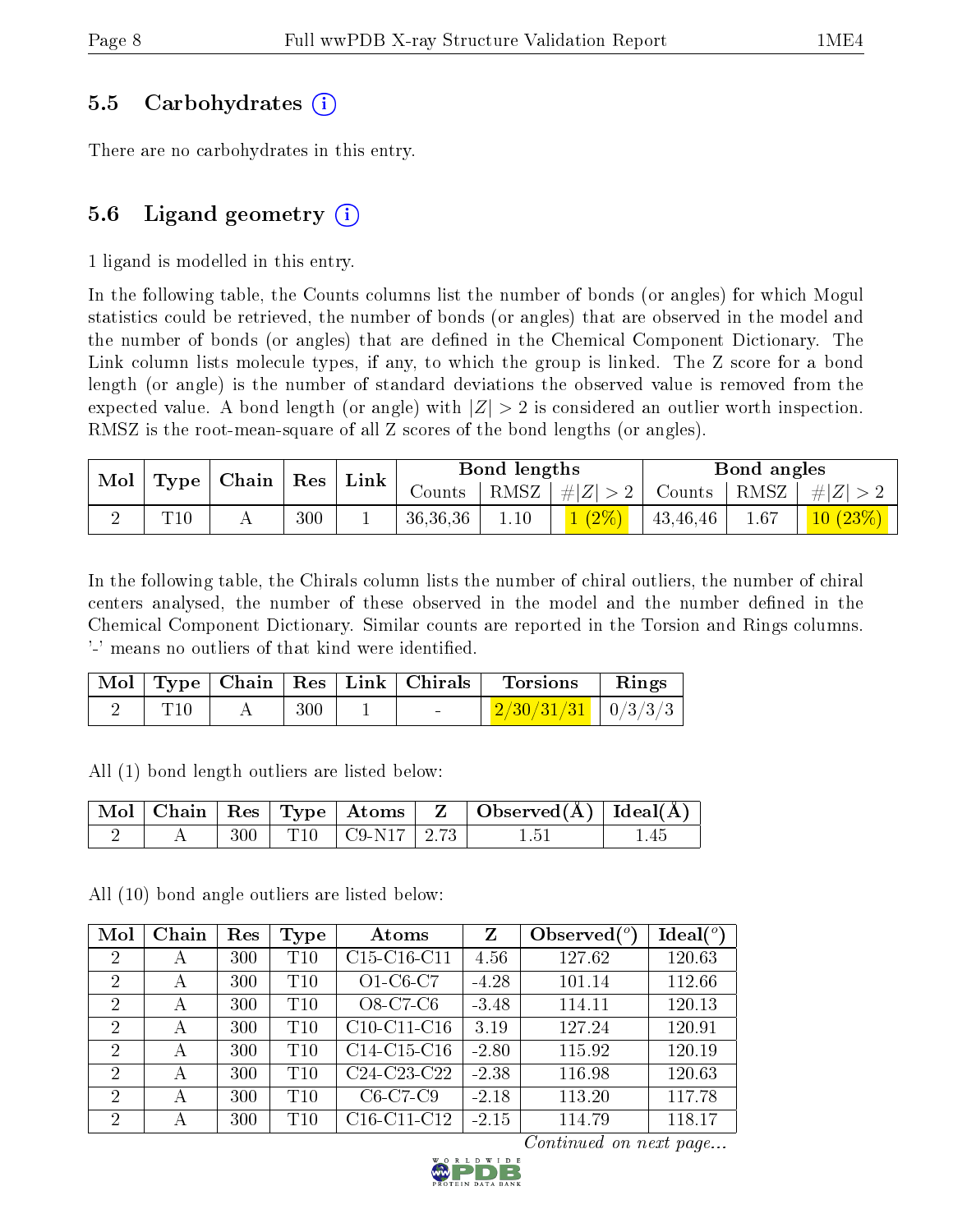)

| Contributu Home providuo pugu                                                  |     |                 |                             |       |                                            |        |  |  |  |
|--------------------------------------------------------------------------------|-----|-----------------|-----------------------------|-------|--------------------------------------------|--------|--|--|--|
| $\parallel$ Mol $\parallel$ Chain $\parallel$ Res $\parallel$ Type $\parallel$ |     |                 | Atoms                       |       | Observed( $^{\circ}$ )   Ideal( $^{\circ}$ |        |  |  |  |
|                                                                                | 300 | T <sub>10</sub> | † C20-N28-C29 ∣             | -2.09 | 126.02                                     | 120.90 |  |  |  |
|                                                                                | 300 | T10             | $\perp$ O30-C29-N28   -2.08 |       | 121.44                                     | 124.85 |  |  |  |

Continued from previous page

There are no chirality outliers.

All (2) torsion outliers are listed below:

| $Mol$   Chain   Res   Type |     |     | Atoms       |
|----------------------------|-----|-----|-------------|
|                            | 300 | T10 | O1-C6-C7-C9 |
|                            | 300 | T10 | O1-C6-C7-O8 |

There are no ring outliers.

No monomer is involved in short contacts.

The following is a two-dimensional graphical depiction of Mogul quality analysis of bond lengths, bond angles, torsion angles, and ring geometry for all instances of the Ligand of Interest. In addition, ligands with molecular weight > 250 and outliers as shown on the validation Tables will also be included. For torsion angles, if less then 5% of the Mogul distribution of torsion angles is within 10 degrees of the torsion angle in question, then that torsion angle is considered an outlier. Any bond that is central to one or more torsion angles identified as an outlier by Mogul will be highlighted in the graph. For rings, the root-mean-square deviation (RMSD) between the ring in question and similar rings identified by Mogul is calculated over all ring torsion angles. If the average RMSD is greater than 60 degrees and the minimal RMSD between the ring in question and any Mogul-identified rings is also greater than 60 degrees, then that ring is considered an outlier. The outliers are highlighted in purple. The color gray indicates Mogul did not find sufficient equivalents in the CSD to analyse the geometry.

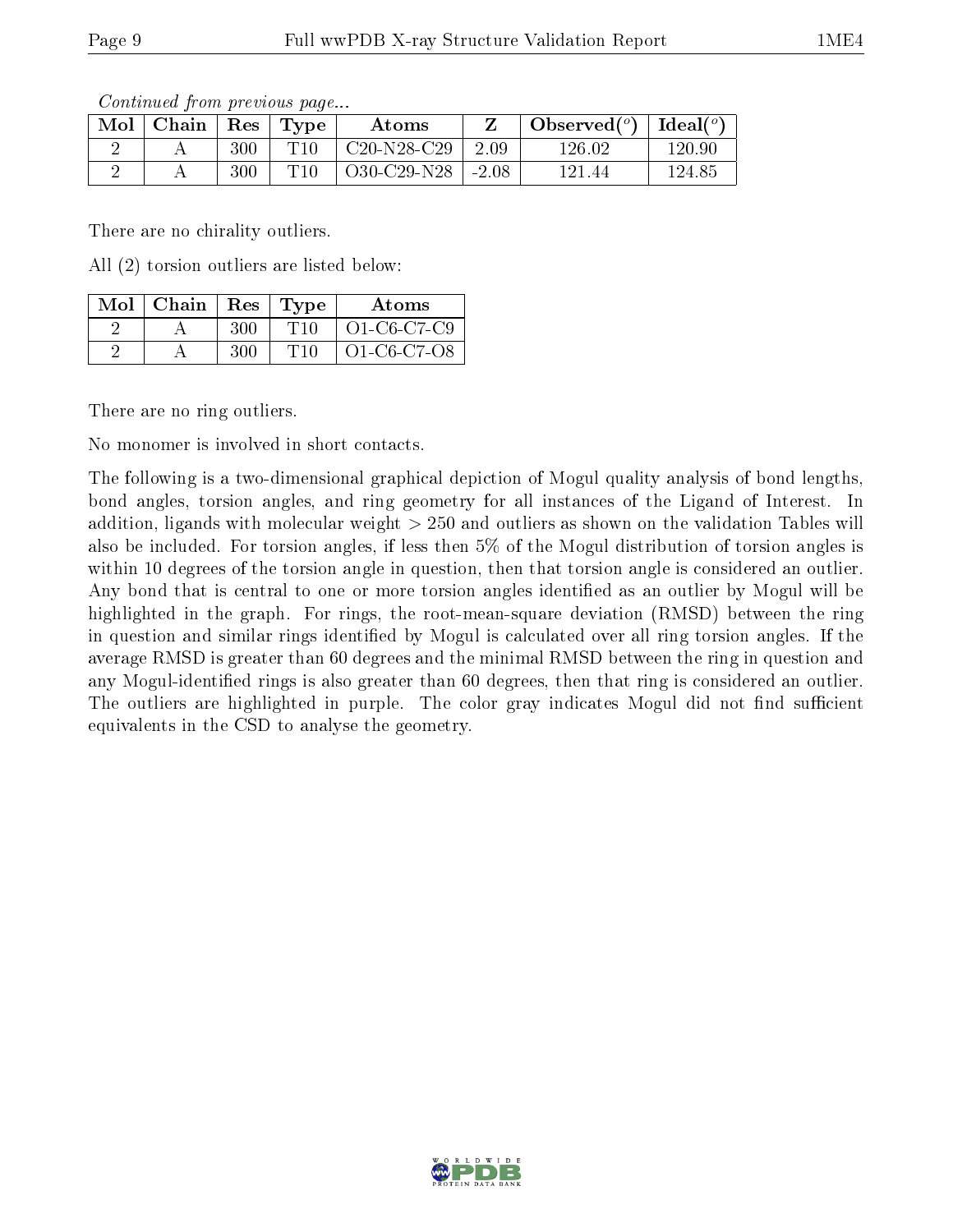

## 5.7 [O](https://www.wwpdb.org/validation/2017/XrayValidationReportHelp#nonstandard_residues_and_ligands)ther polymers (i)

There are no such residues in this entry.

## 5.8 Polymer linkage issues (i)

There are no chain breaks in this entry.